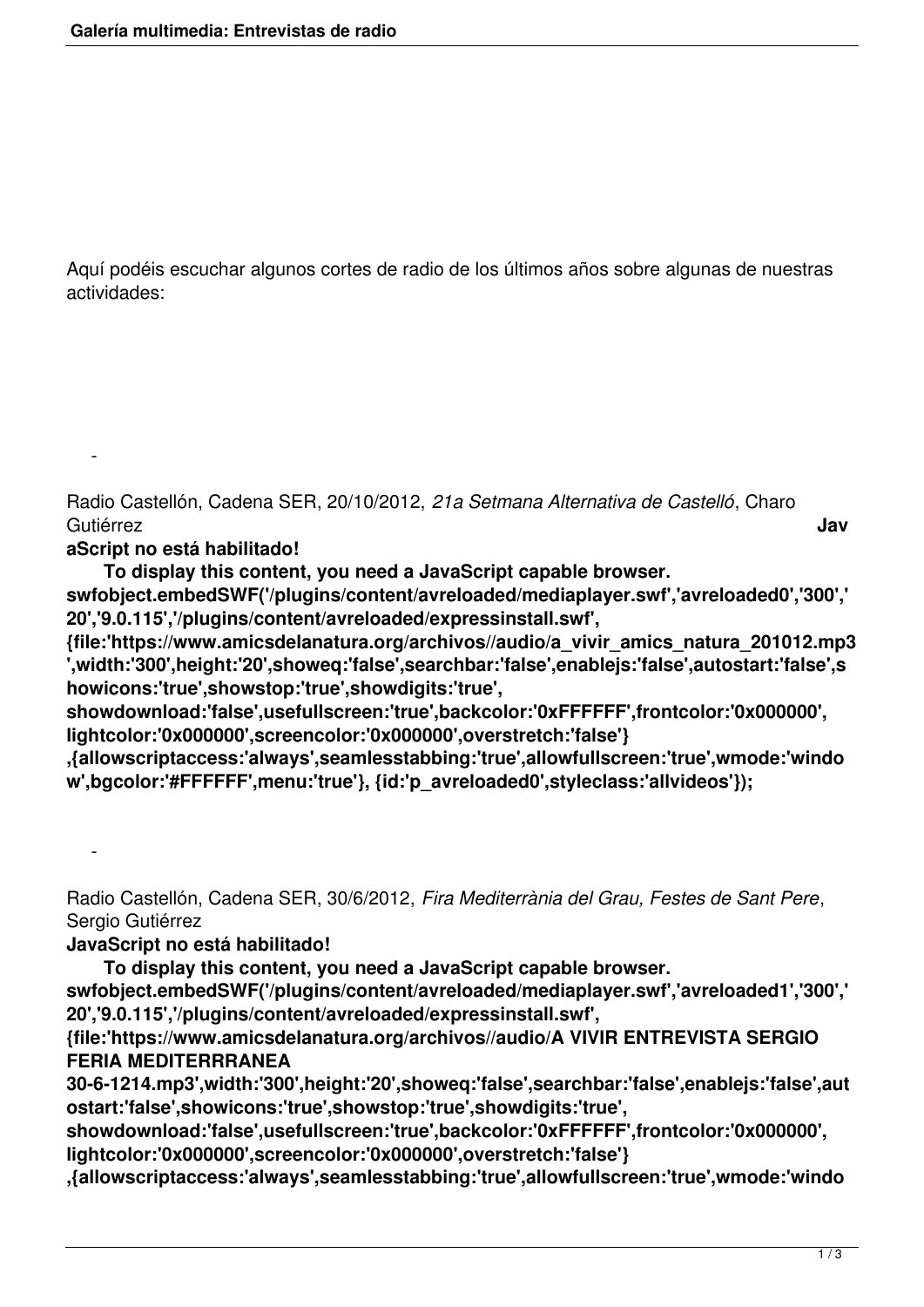## **w',bgcolor:'#FFFFFF',menu:'true'}, {id:'p\_avreloaded1',styleclass:'allvideos'});**

 - Radio Valencia, Cadena SER, 3/12/2011, *X Mercado Medieval de Castellón*, Sergio Gutiérrez **Ja**

**vaScript no está habilitado!**

**To display this content, you need a JavaScript capable browser.**

**swfobject.embedSWF('/plugins/content/avreloaded/mediaplayer.swf','avreloaded2','300',' 20','9.0.115','/plugins/content/avreloaded/expressinstall.swf',**

**{file:'https://www.amicsdelanatura.org/archivos//audio/Radio\_20111203\_Radio Valencia Cadena SER\_X Mercado Medieval de**

**Castellón.mp3',width:'300',height:'20',showeq:'false',searchbar:'false',enablejs:'false',aut ostart:'false',showicons:'true',showstop:'true',showdigits:'true',**

**showdownload:'false',usefullscreen:'true',backcolor:'0xFFFFFF',frontcolor:'0x000000', lightcolor:'0x000000',screencolor:'0x000000',overstretch:'false'}**

**,{allowscriptaccess:'always',seamlesstabbing:'true',allowfullscreen:'true',wmode:'windo w',bgcolor:'#FFFFFF',menu:'true'}, {id:'p\_avreloaded2',styleclass:'allvideos'});** 

 - Radio Castellón, Cadena SER, 15/10/2011, *20a Setmana Alternativa de Castelló*, Sergio Gutiérrez

**JavaScript no está habilitado!**

**To display this content, you need a JavaScript capable browser.**

**swfobject.embedSWF('/plugins/content/avreloaded/mediaplayer.swf','avreloaded3','300',' 20','9.0.115','/plugins/content/avreloaded/expressinstall.swf',**

**{file:'https://www.amicsdelanatura.org/archivos//audio/A VIVIR ENTREVISTA SERGIO GUTIERREZ**

**15-10-11.mp3',width:'300',height:'20',showeq:'false',searchbar:'false',enablejs:'false',auto start:'false',showicons:'true',showstop:'true',showdigits:'true',**

**showdownload:'false',usefullscreen:'true',backcolor:'0xFFFFFF',frontcolor:'0x000000', lightcolor:'0x000000',screencolor:'0x000000',overstretch:'false'}**

**,{allowscriptaccess:'always',seamlesstabbing:'true',allowfullscreen:'true',wmode:'windo w',bgcolor:'#FFFFFF',menu:'true'}, {id:'p\_avreloaded3',styleclass:'allvideos'});** 

 - Radio Valencia, Cadena SER, 13/11/2010, *22é Dia de la Bici*, Sergio Gutiérrez **JavaScrip t no está habilitado!**

**To display this content, you need a JavaScript capable browser.**

**swfobject.embedSWF('/plugins/content/avreloaded/mediaplayer.swf','avreloaded4','300',' 20','9.0.115','/plugins/content/avreloaded/expressinstall.swf',**

**{file:'https://www.amicsdelanatura.org/archivos//audio/Día de la Bici - A vivir que son dos días 13-11-10 (Cadena**

**SER).mp3',width:'300',height:'20',showeq:'false',searchbar:'false',enablejs:'false',autostar t:'false',showicons:'true',showstop:'true',showdigits:'true',**

**showdownload:'false',usefullscreen:'true',backcolor:'0xFFFFFF',frontcolor:'0x000000', lightcolor:'0x000000',screencolor:'0x000000',overstretch:'false'}**

**,{allowscriptaccess:'always',seamlesstabbing:'true',allowfullscreen:'true',wmode:'windo w',bgcolor:'#FFFFFF',menu:'true'}, {id:'p\_avreloaded4',styleclass:'allvideos'});**